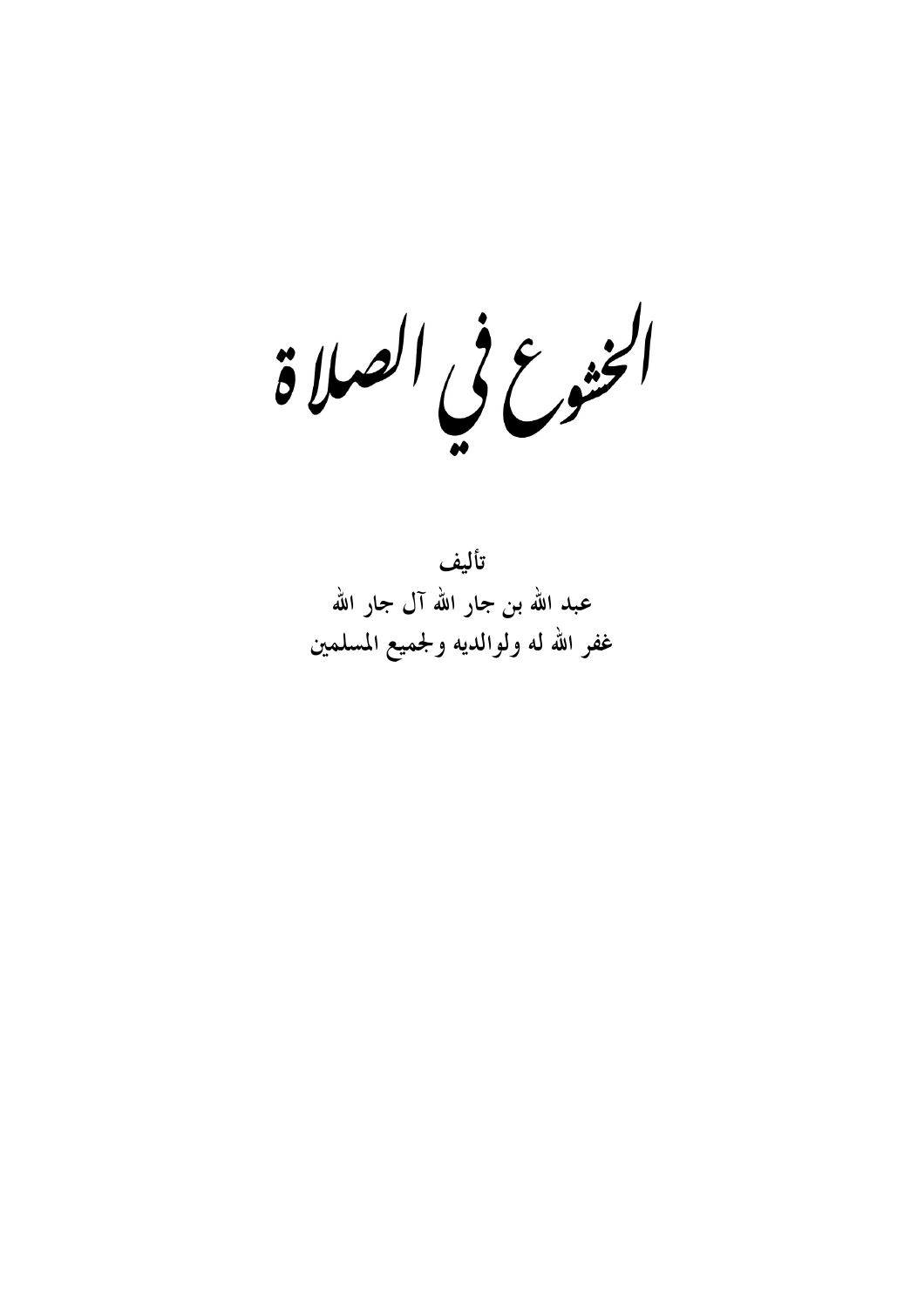بسم الله الرحمن الرحيم الخشوع في الصلاة وحضور القلب فيها، وعلاج الوسوسة

الحمد لله الذي جعل الصلاة عماد الدين وصلة قوية بين الله وعباده المؤمنين، والصلاة والسلام على محمد الأمين وآله وصحبه أجمعين.

**وبعد**: فإن الخشوع هو الخضوع والتذلل والسكون، قال الله تعالى: ﴿قَلْ أَفْلَحَ الْمُؤْمِنُونَ \* الَّذِينَ هُمْ فِي صَلَاتِهِمْ خَاشِعُونَ﴾ [المؤمنون: ١، ٢]. أي قد فاز وسعد ونجح المؤمنون المصلون ومن صفاقم أفم ﴿الَّذِينَ هُمْ فِي صَلَاتِهِمْ خَاشِعُونَ﴾ والخشوع في الصلاة: هو حضور القلب فيها بين يدي الله تعالى محبة له وإحلالاً وخوفًا من عقابه ورغبة في ثوابه مستحضرًا لقربه فيسكن لذلك قلبه وتطمئن نفسه وتسكن حركاته متأدبًا بين يدي ربه مستحضرًا جميع ما يقوله ويفعله في صلاته من أولها إلى آخرها فتزول بذلك الوساوس والأفكار، والخشوع هو روح الصلاة والمقصود الأعظم منها فصلاة بلا خشوع كبدن ميت لا روح فيه.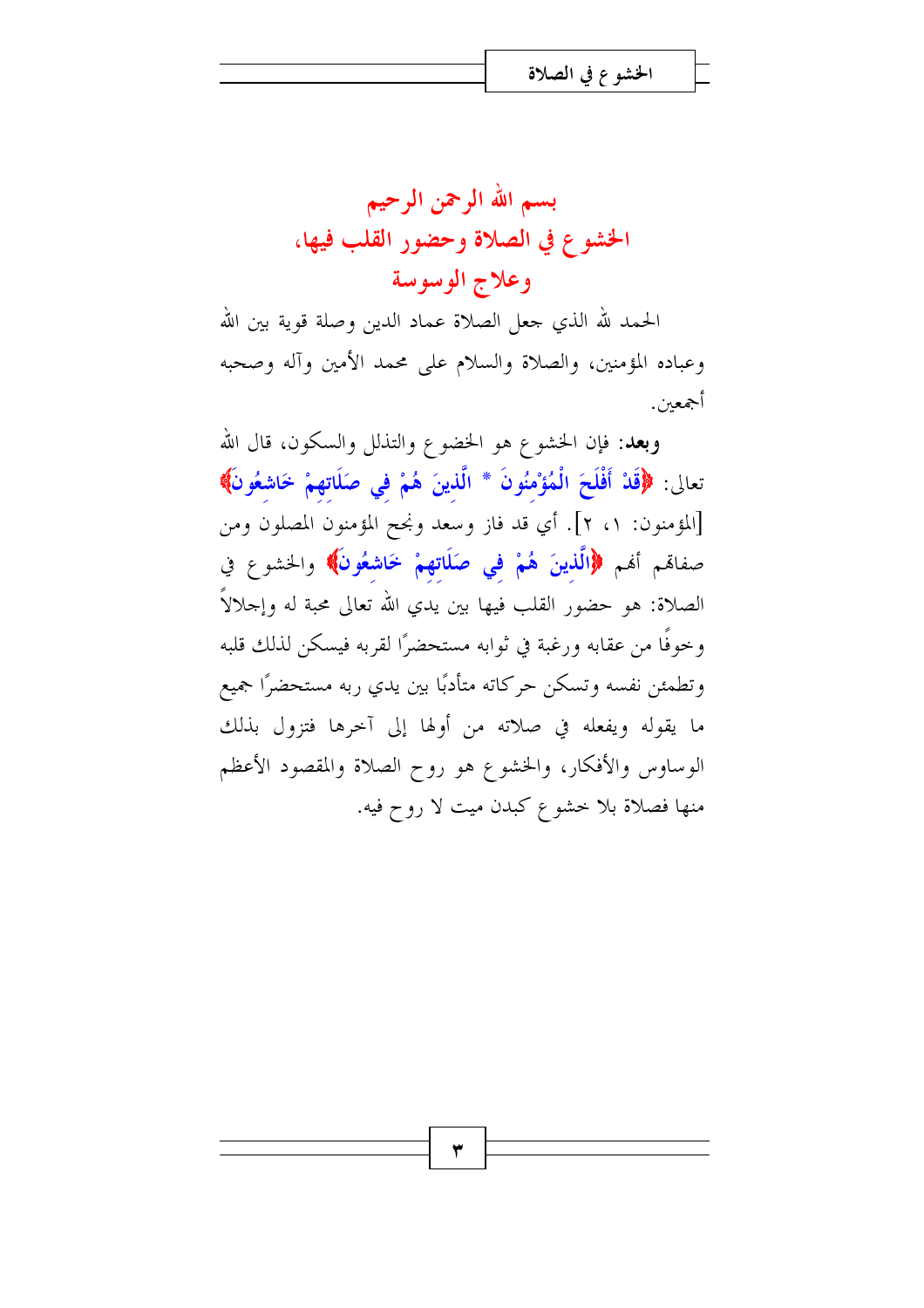### خشوع القلب

وأصل الخشوع خشوع القلب الذي هو ملك الأعضاء فإذا خشع القلب خشعت الجوارح كلها، ولما رأى سعيد بن المسيب رجلًا يعبث في صلاته، قال: لو خشع قلب هذا لخشعت جوارحه [شرح السنة].

### الشيطان والخشوع

وليس للعبد من صلاته إلا ما عقل منها وحضر قلبه فيها، والشيطان يريد من العبد أن لا يصلي ليكون من أصحاب النار، فإذا صلى حال بينه وبين نفسه يوسوس له ويشغله عن صلاته حتى يبطلها، أو ينقصها، وفي الحديث: «إن العبد ليصلى الصلاة لا يكتب له إلا رُبعها، إلا خُمسها، إلا سُدسها، حتى بلغ عُشرها» [رواه أبو داود والنسائي وابن حبان]. وقد أرشد النبي ﷺ الذي هو بأمته رءوف رحيم أرشد إلى سلاح قوي يكافح به العدو. فإذا حرج المسلم من بيته إلى المسجد أو إلى غيره أرشده أن يقول: «باسم الله، آمنت بالله، اعتصمت بالله، توكلت على الله ولا حول ولا قوة إلا بالله» إذا قال ذلك يقال له: هديت وكفيت ووقيت ويتنحى عنه الشيطان. [رواه أبو داود والترمذي والنسائبي].

فإذا دخل المسجد يقول: «أعوذ بالله ا**لعظيم وبوجهه الكريم** وبسلطانه القديم من الشيطان الرجيم»، إذا قال ذلك قال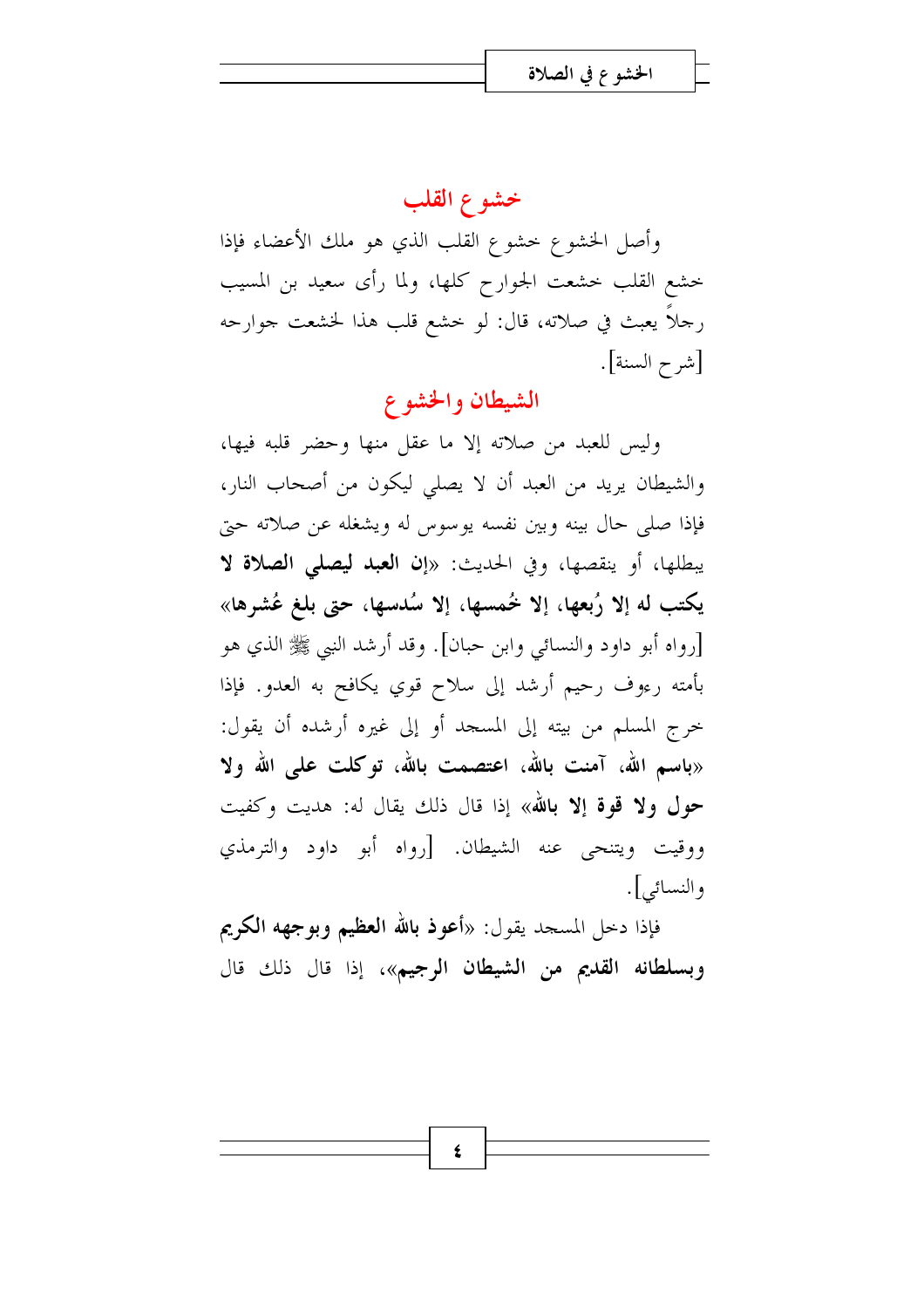الشيطان: عصم مني سائر اليوم. [حديث حسن رواه أبو داود بإسناد جيد].

وإذا دخل في صلاته مستحضرًا عظمة ربه وحضوره بين يديه يقول بعد دعاء الاستفتاح: «أعوذ بالله السميع العليم من الشيطان الر جيم».

ثم بعد ذلك يتفكر المصلى فيما يقوله ويفعله ويسمعه من الإمام إذا كان مأمومًا فجهر الإمام بالقراءة استمع لقراءته، فإذا أسر اشتغل المأموم بالقراءة.

## مظاهر الخشوع

ومن مظاهر الخشوع في الصلاة: قبض اليد اليمني على كوع الشمال، والنظر إلى موضع سجوده وعدم رفع بصره إلى السماء، وعدم الالتفات يمينًا أو شمالاً وعدم الحركة والعبث والاشتغال بالملابس وغيرها وعدم فرقعة الأصابع أو تشبيكها، فكل هذا ينافي الخشوع. قال ابن عباس: «ركعتان في تفكر حير من قيام ليلة والقلب ساه» [شرح السنة].

وقال سلمان الفارسي: «الصلاة مكيال فمن وفَّى وُفِّي له، ومن طفَّف فقد علمتم ما قال الله في المطففين» [شرح السنة].

وفي الحديث: «أسوأ الناس سرقة الذي يسرق من صلاته» وهو الذي لا يتم ركوعها ولا سجودها ولا القراءة فيها [رواه أحمد].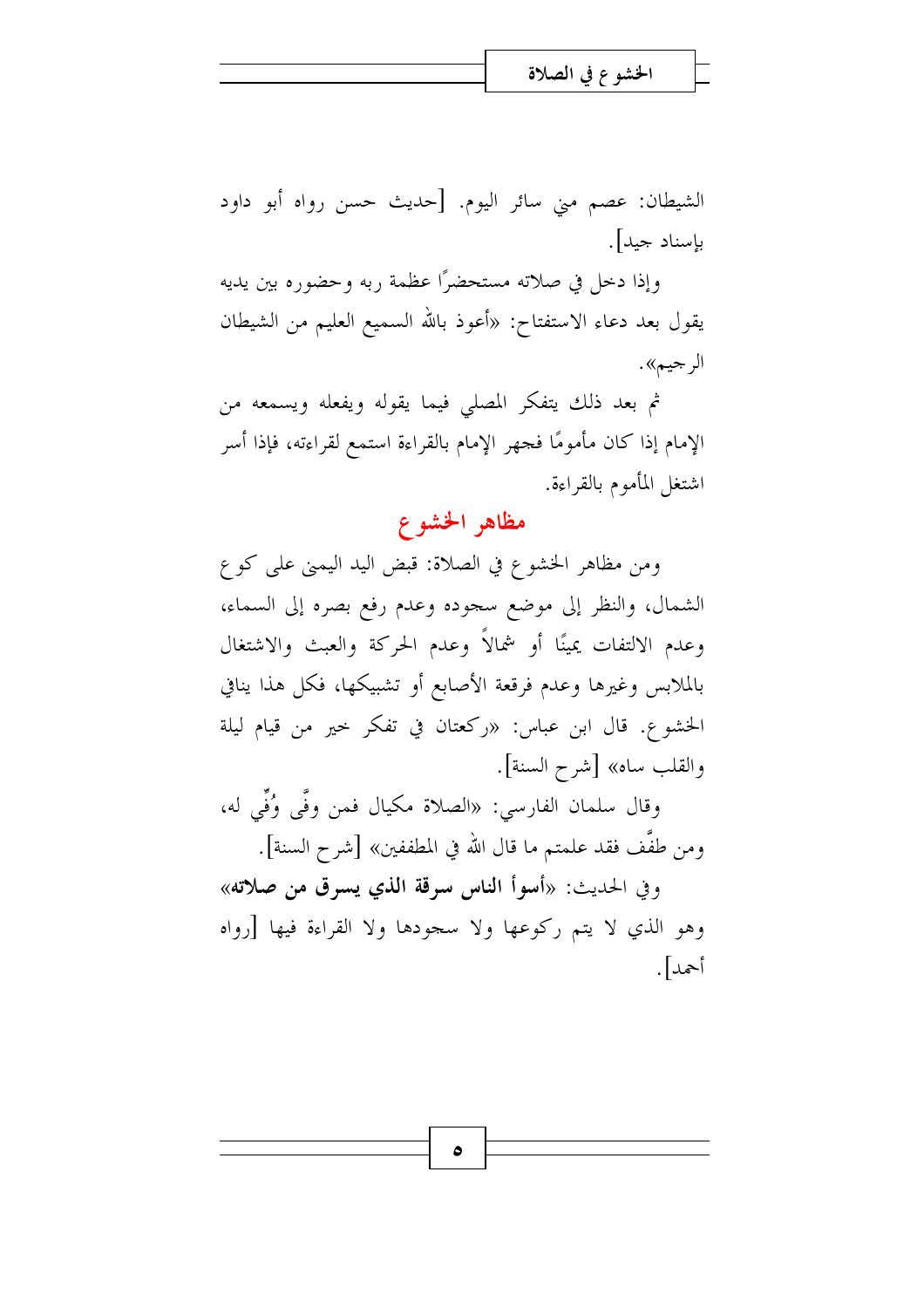وفي الحديث: «إن الله ينصب وجهه لوجه عبده في صلاته ما لم يلتفت» [رواه الترمذي].

والالتفات المنهى عنه في الصلاة قسمان: التفات القلب عن الله تعالى إلى غيره، والتفات البصر وكلاهما منهى عنه، ولا يزال الله مقبلاً على عبده ما دام العبد مقبلاً على صلاته، فإذا التفت بقلبه أو بصره أعرض الله عنه.

وقد سُئل النبي ﷺ عن الالتفات في الصلاة فقال: «هو اختلاس يختلسه الشيطان من صلاة العبد» [متفق عليه]، وفي رواية: «إيّاك والالتفات في الصلاة فإلها هلكة» [رواه الترمذي].

إن الرحل منا إذا أراد أن يقابل ملكًا أو رئيسًا تحمّل لمقابلته وأقبل عليه بكليته وسمعه وبصره، وإن المصلى يقف أمام الله ملك الملوك يناجيه بكلامه وهو يراه ويسمعه ويعلم سرّه وعلانيته فليراقبه بالخشوع والخضوع والمحبة والخوف والرجاء والرغبة والرهبة.

إن الصلاة بقيامها وركوعها وسجودها وأذكارها وجميع حركاتما عبادة لله تعني الانقياد الكامل والطاعة التامة والاستسلام لله رب العالمين بامتثال أوامره واحتناب نواهيه مدى الحياة وفي جميع الأزمنة والأمكنة.

### مراتب الخشوع

وقال الإمام ابن القيّم –رحمه الله– في كتابه (الوابل الصيب من الكلم الطيب): والناس في الصلاة على مراتب خمسة:

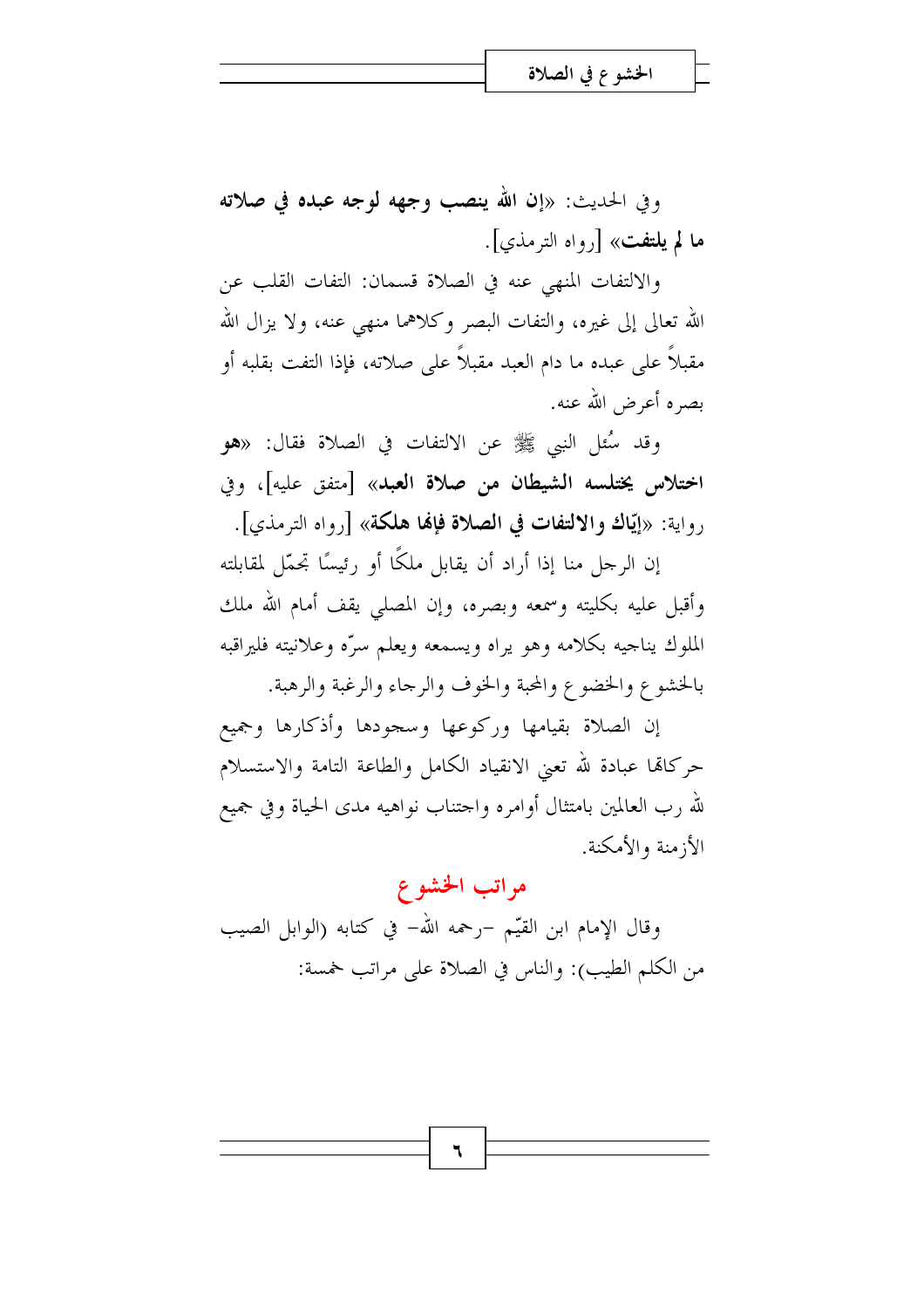**إحداها:** مرتبة الظالم لنفسه المفرط وهو الذي انتقص من وضوئها ومواقيتها وحدودها وأركانما.

**الثاني**: من يحافظ على مواقيتها وحدودها وأركافما الظاهرة ووضوئها لكن قد ضيَّع مجاهدة نفسه بالوسوسة فذهب مع الوساوس والأفكار .

**الثالث:** من حافظ على حدودها وأركافا وجاهد نفسه في دفع الوساوس والأفكار فهو مشغول في مجاهدة عدوه لئلا يسرق من صلاته فهو في صلاة وجهاد.

**الرابع:** من إذا قام إلى الصلاة أكمل حقوقها وأركانها وحدودها واستغرق قلبه مراعاة حدودها لئلا يضيع منها شيء بل همَّه كله مصروف إلى إقامتها كما ينبغي.

**الخامس:** من إذا قام إلى الصلاة قام إليها كذلك ولكن مع هذا قد أخذ قلبه ووضعه بين يدي ربه سبحانه وتعالى ناظرًا بقلبه إليه مراقبًا له ممتلئًا من محبته وتعظيمه كأنه يراه ويشاهده فهذا بينه وبين غيره في الصلاة أفضل وأعظم مما بين السماء والأرض.

فالقسم الأول: معاقب، والثاني: محاسب، والثالث: مُكَفِّر عنه. وا**لرابع**: مثاب. وا**لخامس**: مقرَّب من ربه لأن له نصبيًا ممن جعلت قرة عينه في الصلاة فاستراح بما كما كان رسول الله ﷺ يقول: «أرحنا يا بلال بالصلاة» [زاد المعاد]، ويقول: «جعلت قرة عيني في الصلاة» [الجامع الصغير]، ومن قرَّت عينه بالله قرَّت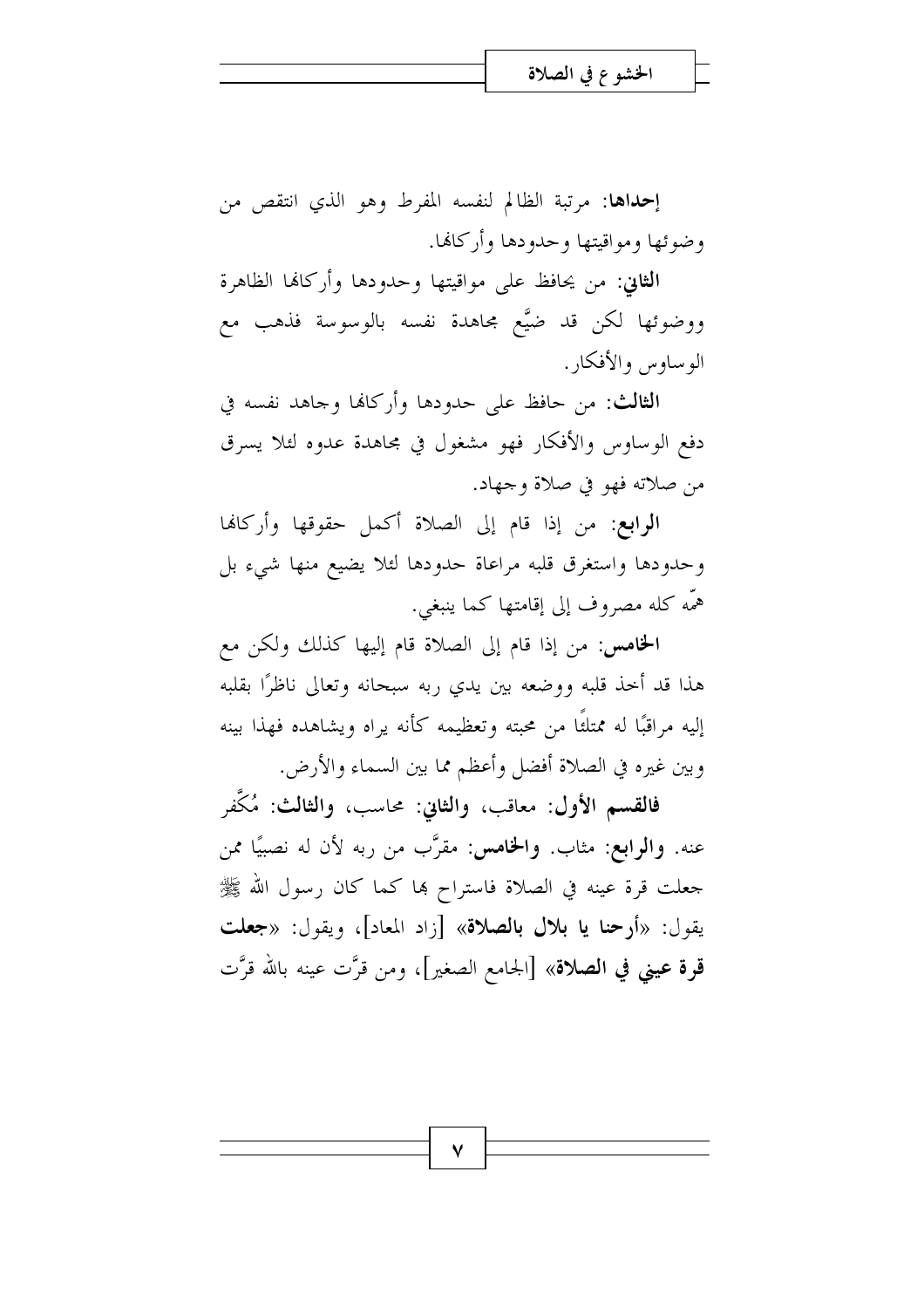به كل عين، ومن لم تقر عينه بالله تقطعت نفسه على الدنيا حسرات. وإنما يقوى العبد على حضوره في الصلاة واشتغاله فيها بربه إذا قهر شهوته وهواه، وإلا فقلب قد قهرته الشهوة وأسره الهوى ووجد الشيطان فيه مقعدًا تمكن فيه كيف يخلص من الوساوس والأفكار انتهى.

من أسباب قبول الصلاة

وقال بعض العلماء: يحتاج المصلى إلى أربع خصال حتى ترفع صلاته: «حضور قلب، وشهود عقل، وخضوع أركان، وخشوع الجوارح». فمن صلى بلا حضور قلب فهو مصل لاه، ومن صلى بلا شهود عقل، فهو مصل ساه، ومن صلى بلا خضوع الأركان فهو مصل حاف، ومن صلى بلا خشوع الجوارح، فهو مصل خاطئ، ومن صلى هذه الأركان فهو مصلٍ وافٍ.

وقال ﷺ لمن طلب منه موعظة وجيزة: «صل صلاة مودع» أي: إذا صليت فأكمل صلاتك كألها آخر صلاة تصليها في حياتك.

# الخشوع وذكر الله

والخشوع في الصلاة حالة تخضع وتطمئن فيها الجوارح بأعمال الصلاة وترافقها أذكار صادرة عن ذهن حاضر متدبر وتواكبها حواطر تقوم بالفؤاد منفعلة بمهابة الله وإجلاله ومشاعر متجهة إليه في القنوت والإخبات. ولا تتم صلاة بغير خشوع مهما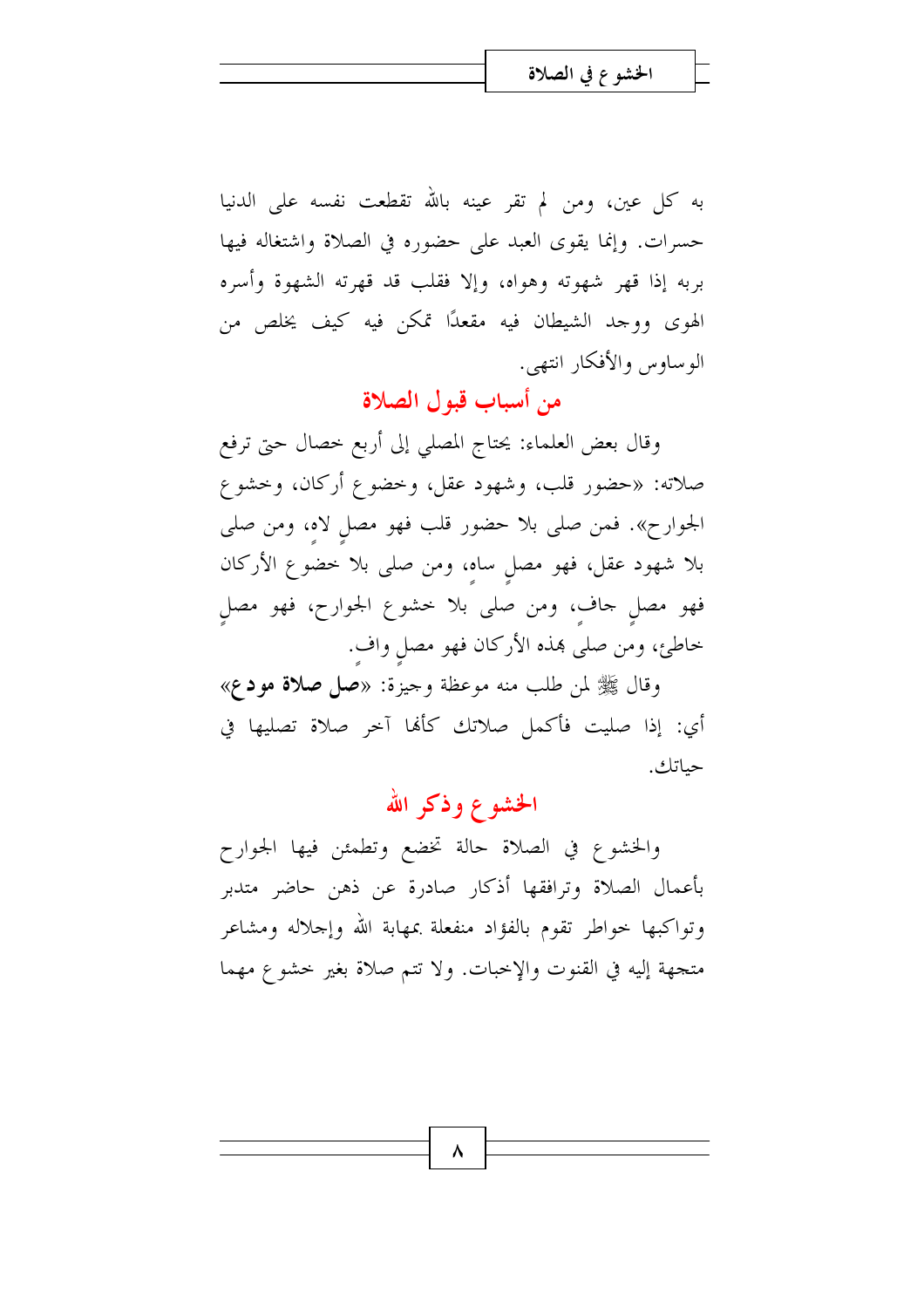كانت ملتزمة بالمظهر المسنون أو انضبطت فيها الحركات الآلية أو تم كلام اللسان.

والخشوع حالة لا تتيسر إلا لمن تعهد نفسه بالتزكية ورطب لسانه بذكر الله في كل حين وألان فؤاده باستشعار هيبة ربه حتى تفجَّرت في نفسه ينابيع الإيمان وعرف طمأنينة اليقين فصار يحسن العبادة كأنه يرى الله ﴿أَلَمْ يَأْنِ لِلَّذِينَ آَمَنُوا أَنْ تَخْشَعَ قُلُوبُهُمْ لذكْرِ اللَّهِ وَمَا نَزَلَ مِنَ الْحَقِّ﴾ [الحديد: ١٦]، وقد فسر النبي ﷺ «الإحسان بأن تعبد الله كأنك تراه فإن لم تكن تراه فإنه يراك».

الخشوع وحضور القلب

والخشوع تكامل بين معان مختلفة من التوجه إلى الله ومن التجرَّد له عما سواه واستشعار حلال الله وعظمته والتذلل له والخضوع والاستكانة بين يديه ولا بد من استحضار هذا الشعور الكامل لدى كل قول أو عمل من إجراءات الصلاة فالخشوع قيام القلب بين يدي الرب بالخضوع والذل.

وأجمع العارفون على أن الخشوع محله القلب وثمرته على الجوارح فالخاشعون هم الخاضعون لله والخائفون منه، وفسرً الخشوع في الصلاة بأنه جمع الهمة لها والإعراض عما سواها وهذا الخشوع وسيلة لتنمية ملكة حصر الذهن التي لها أكبر الأثر في نجاح الإنسان في هذه الحياة، وقد علَّق فلاح المصلين بالخشوع في صلاقمم فدل على أن من لم يخشع في صلاته فليس من أهل الفلاح. ومما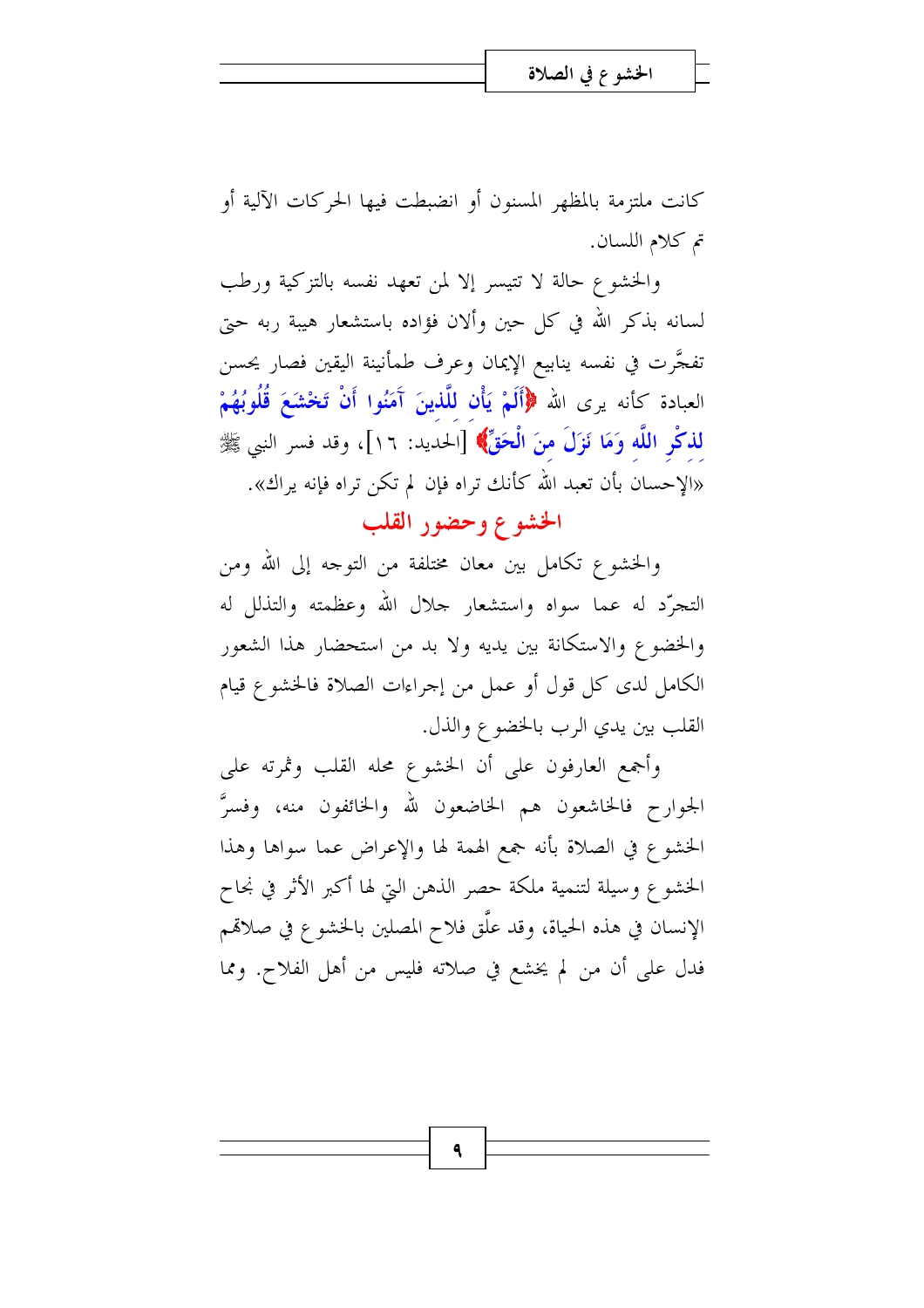يبطل الصلاة الكلام العمد والضحك والأكل والشرب وكشف العورة والانحراف عن جهة القبلة والعبث الكثير وحدوث النجاسة. ومما يعصم من الشيطان التعوَّذ بالله منه ومخالفته والعزم على عصيانه وكثرة ذكر الله تعالى. قال ﷺ: «رأيت رجلاً من أُمتى قد احتوشته الشياطين فجاء ذكر الله فطرد الشيطان عنه» [الوابل الصيب].

أخى المسلم: حافظ على صلواتك الخمس بشروطها وأركالها وواجبالها وخشوعها وسُننها ومكملاقما حتى يحفظك الله بما.

وقد شبَّهها رسول الله ﷺ في محوها للخطايا بالنهر الجاري الذي يغتسل منه العبد كل يوم خمس مرات ، فيذهب ما فيه من الأوساخ ، والأدران ، قال: «فكذلك الصلوات الخمس يمحو الله هن الخطايا» [متفق عليه].

وقال تعالى: ﴿وَالَّذِينَ هُمْ عَلَى صَلَاتِهِمْ يُحَافِظُونَ \* أُولَئِكَ في جَنَّات مُكْرَمُونَ﴾ [المعارج: ٣٤، ٣٥].

اللهم اجعلنا وجميع المسلمين من المحافظين على الصلوات، المكرمين بنعيم الجنات. وصلى الله على محمد وعلى آله وصحبه وسلم تسليمًا كثيرًا.

#### \*\*\*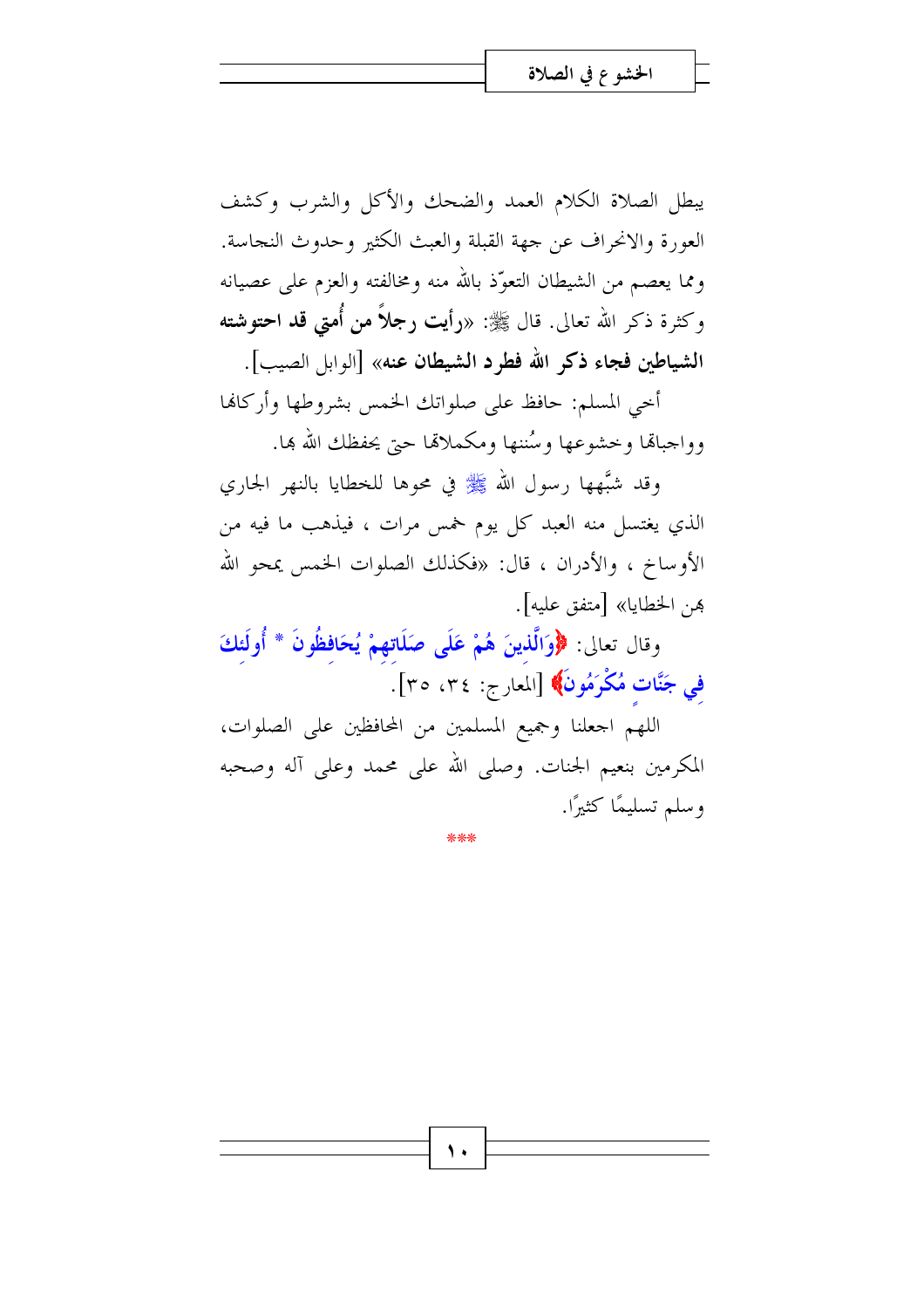# الأسباب المعينة على الخشوع في الصلاة

الحمد لله الذي حعل الصلاة عمود الدين وقال تعالى: ﴿وَإِنَّهَا لَكَبِيرَةٌ إِلَّا عَلَى الْخَاشِعِينَ \* الَّذينَ يَظُنُّونَ أَنَّهُمْ مُلَاقُو رَبِّهِمْ وَأَنَّهُمْ إِلَيْهِ رَاجِعُونَ﴾ [البقرة: ٤٥، ٤٦]، والصلاة والسلام على نبينا محمد الذي كان آخر وصيته لأُمته عند خروجه من الدنيا الحث على الصلاة لما لها من الأهمية في الدين وعلى آله وصحابته أفضل الصلاة وأزكى التسليم.

# الخشوع – أهميته وأثره

إن الظواهر التي تظهر على الكثير من قسوة القلب وقحط العين وانعدام التدبر، هي بسبب المادة التي طغت على قلوبنا فأصبحت تشاركنا في عبادتنا، ولا يمكن للقلوب أن ترجع لحالتها الصحيحة حيّ تتطهر من كلّ ما علق ها من أدران.

فهذا هو أمير المؤمنين عثمان بن عفان يضع يده على الداء لهذه الظاهرة فيقول: «لو طهرت قلوبكم ما شبعتم من كلام الله عز وجلٌ» [الزهد لأحمد].

والخشوع الحق يطلق عليه الإمام ابن القيم (حشوع الإيمان) ويُعرفه بأنه (خشوع القلب لله بالتعظيم والإحلال والوقار والمهابة والحياء، فينكسر القلب لله كسرة ممتلئة من الوجل والخجل والحب والحياء، وشهود نعم الله، وحناياته هو فيخشع القلب لا محالة فيتبعه خشوع الجوارح) [الروح لابن القيم].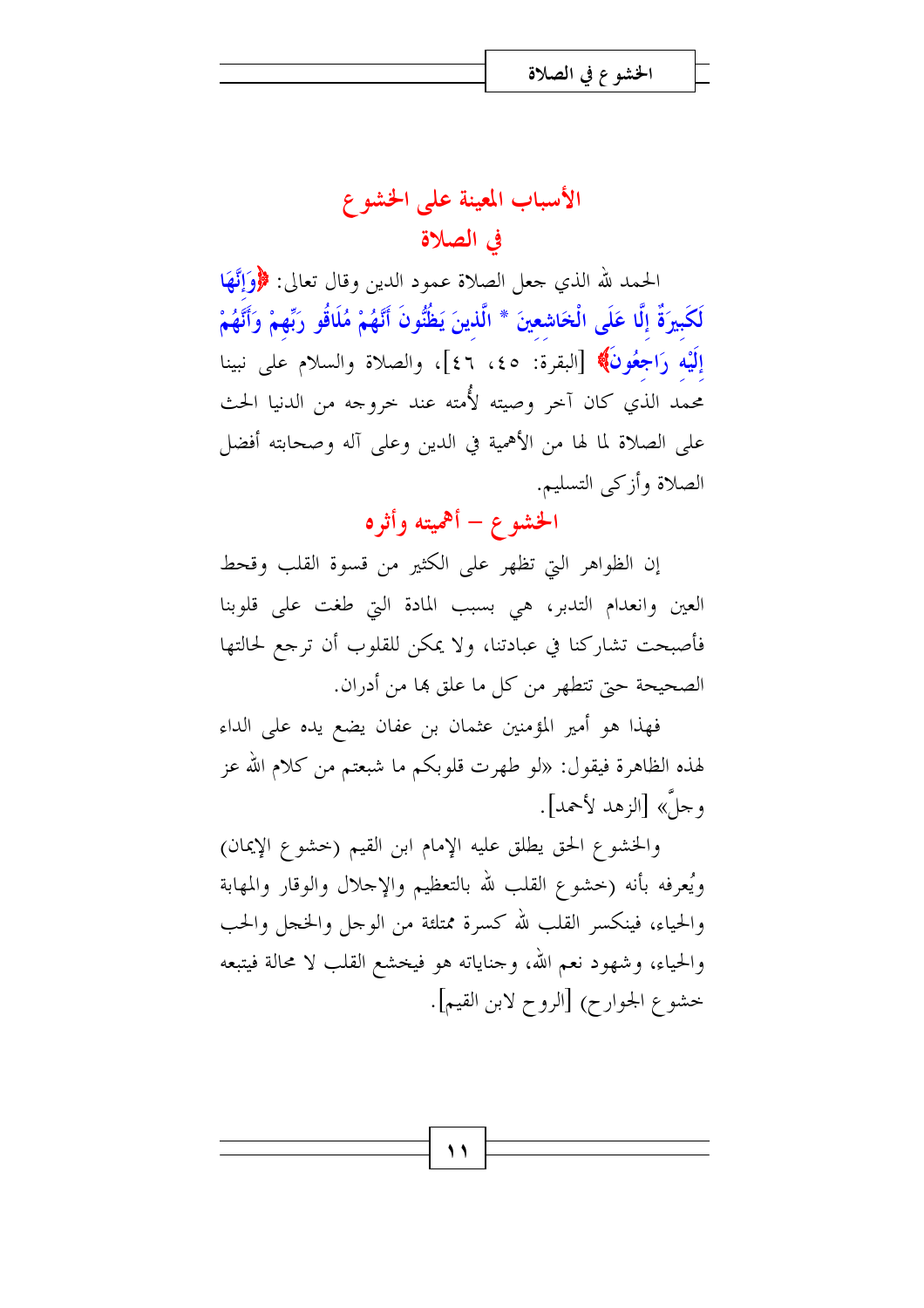ومما يدل على أهمية الخشوع كونه السبب الأهم لقبول الصلاة التي هي أعظم أركان الدين بعد الشهادتين، وفي السُنن عن النبي ﷺ أنه قال: «إن ا**لعبد لينصرف من صلاته**، ولم يكتب له منها إلا نصفها، إلا ثلثها، إلا ربعها، إلا خمسها، إلا سدسها، إلا سبعها، إلا ثمنها، إلا تسعها، إلا عشرها».

كما أن الخشوع يُسهل فعل الصلاة ويُحببها إلى النفس، قال الشيخ عبد الرحمن بن ناصر السعدي رحمه الله في تفسير قوله تعالى: ﴿وَإِنَّهَا لَكَبِيرَةٌ إِلَّا عَلَى الْخَاشِعِينَ﴾ أي فإنها سهلة عليهم خفيفة؛ لأن الخشوع وخشية الله ورجاء ما عنده يوجب له فعلها منشرحًا ها صدره، لترقُبه للثواب وخشيته من العقاب. كما أن الخشوع هو العلم الحقيقي.

قال ابن رحب رحمه الله في شرح حديث أبي الدرداء في فضل العلم؛ رُوي عن عبادة بن الصامت وعوف بن مالك وحذيفة رضي الله عنهم ألهم قالوا: (أول علم يُرفع من الناس الخشوع حتى لا ترى خاشعًا).

وساق أحاديث أُخرى في هذا المعنى ثم قال: ففي هذه الأحاديث أن ذهاب العلم بذهاب العمل وأن الصحابة رضى الله عنهم فسَّروا ذلك بذهاب العلم الباطن من القلوب وهو الخشوع. وقد ساق مُحقق الكتاب للأثر السابق عدة طُرِق وقال: إنه بتقوى ها.

فالصلاة إذًا صلة بين العبد وربه، ينقطع فيها الإنسان عن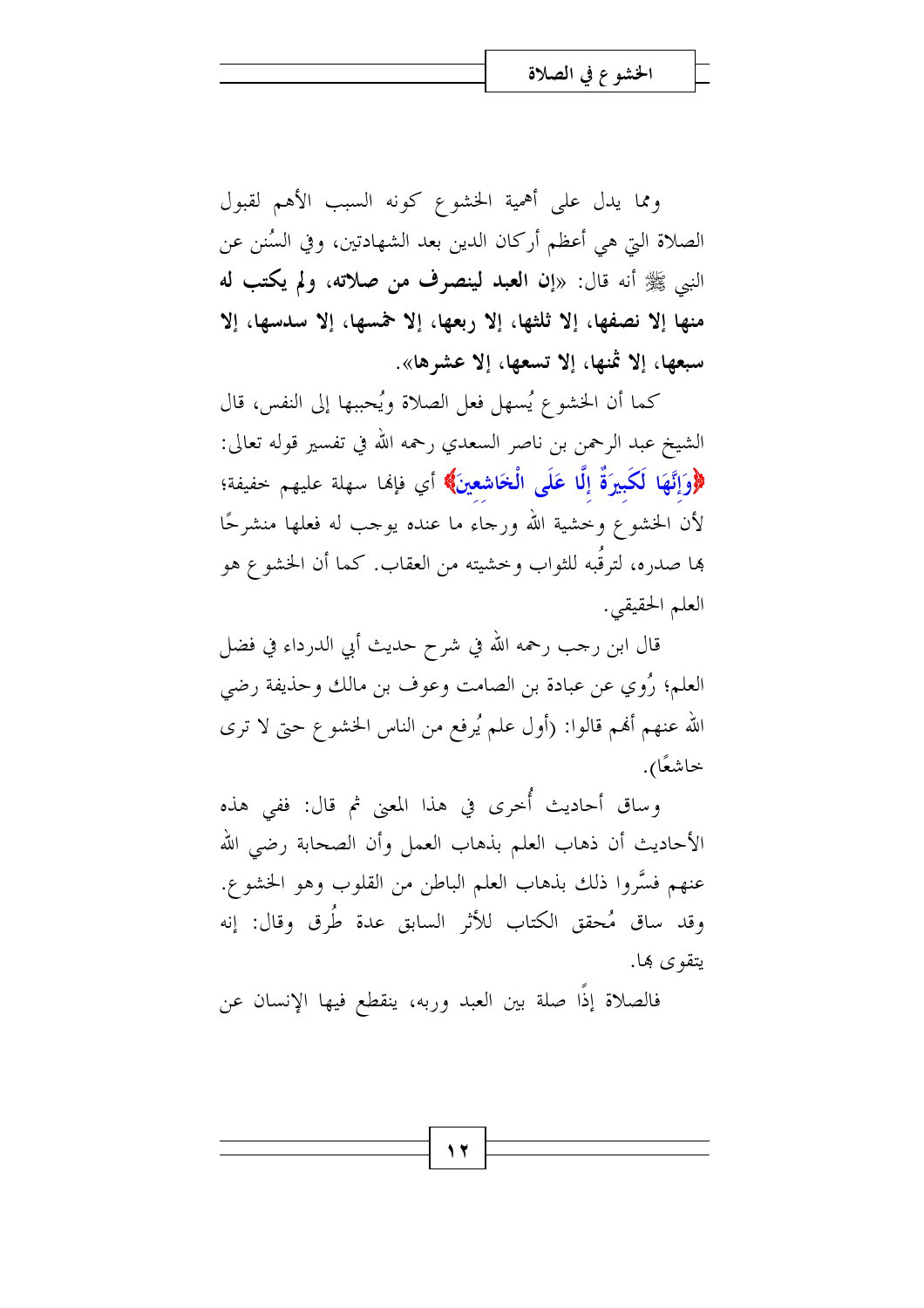شواغل الحياة، ويتجه بكيانه كله إلى ربه، يستمد منه الهداية والعون والتسديد، ويسأله الثبات على الصراط المستقيم. ولكن الناس يختلفون في هذه الصلة، فمنهم من تزيده صلاته إقبالاً على الله ومنهم من لا تؤثر فيه صلاته إلى ذلك الحد الملموس، بل هو يؤديها بحركات وقراءة وذكر وتسبيح ولكن من غير شعور كامل لما يفعل ولا استحضار لما يقول: والصلاة التي يريدها الإسلام ليست محرد أقوال يلوكها اللسان وحركات تؤديها الجوارح بلا تدبر من عقل ولا حشوع من قلب.

ففي سُنن الترمذي عن أبي هريرة رضي الله عنه قال، قال رسول الله ﷺ : «إن أول ما يحاسب به العبد يوم القيامة من عمله الصلاة، فإن صلحت فقد أفلح وأنجح، وإن فسدت فقد حاب وخسر فإن انتقص من فريضته شيئًا قال الرب عزّ وجلَّ: انظروا هل لعبدي من تطوع! فيكمل ها ما انتقص من الفريضة ثم تكون سائر أعماله على هذا».

ولما يعانيه كثير من الناس من قلة خشوع في الصلاة، فقد رأينا أن نلتمس بعض الأسباب التي تعيدنا إلى الصلاة الحقيقية التي توثق صلتنا بربنا عزَّ وحلَّ وهي صلاة القلب والجوارح وتذللها لله تبارك وتعالى. وقد امتدح الله عزَّ وحلَّ أهل هذه الصفة من المؤمنين حيث قال تعالى: ﴿قَلْ أَفْلَحَ الْمُؤْمِنُونَ \* الَّذِينَ هُمْ فِي صَلَاتِهِمْ خَاشِعُونَ﴾ [المؤمنون: ١، ٢]. ولعلنا بعدما نقرأ قوله سبحانه: ﴿إِنَّ الصَّلَاةَ تَنْهَى عَنِ الْفَحْشَاءِ وَالْمُنْكَرِ﴾ [العنكبوت: ٤٥]، نسأل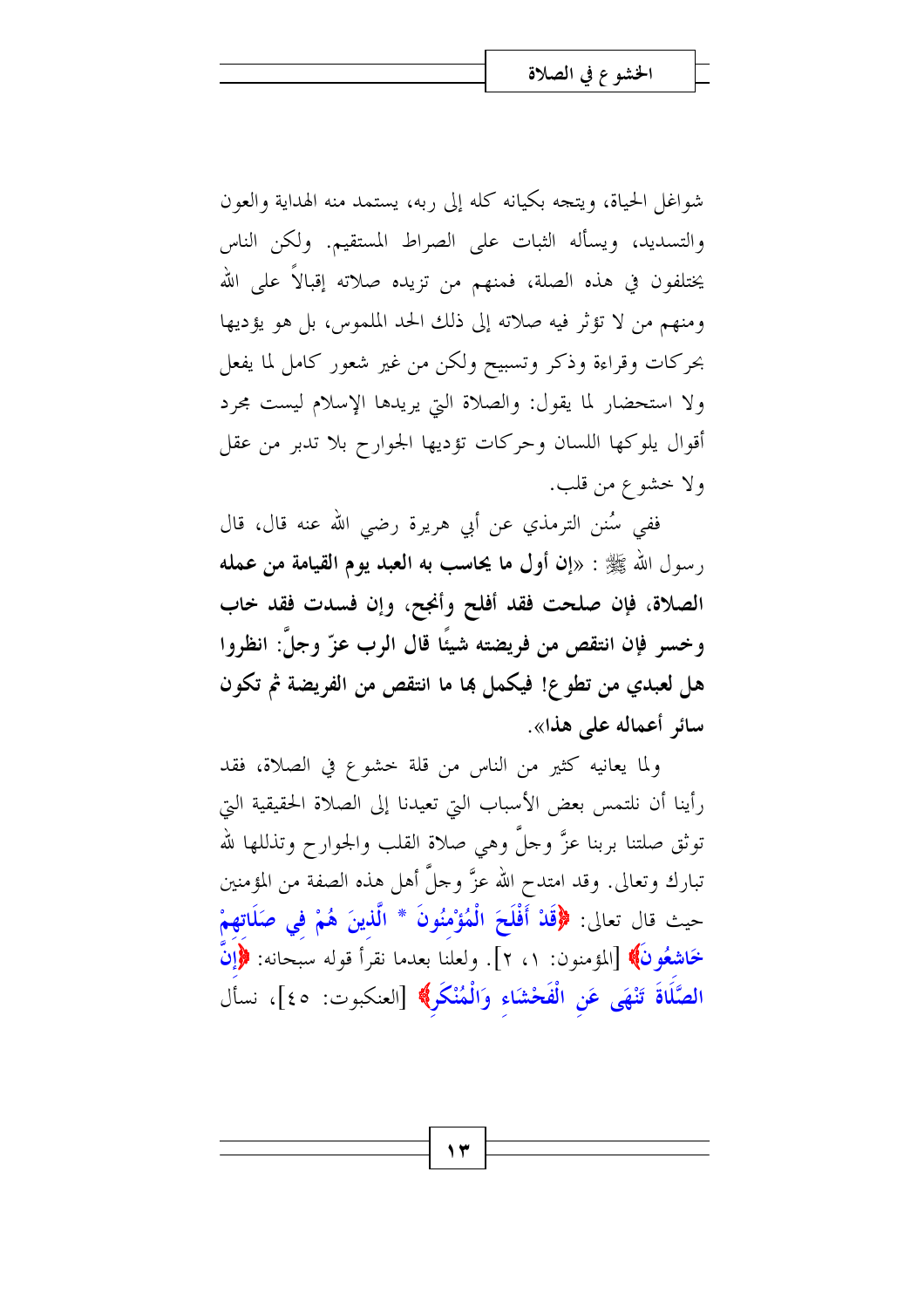أنفسنا ما بال الكثيرين منا يخرجون من صلاقم ثم يأتون بأفعال وأمور منكرة شتان بينها وبين ما تتركه صلاة الخاشعين الأوابين من أثر على أصحاها الذين يخرج الواحد منهم من صلاته وهو يُحسُّ بأن كل صلاة تغسل ما في قلبه من أدران الدنيا وتقرِّبه إلى الله عزَّ و جلَّ.

## أسباب الخشوع

إذًا فلا بد من أسباب لقلة الخشوع ولا ريب أن هناك خللاً ونقصًا في أدائنا للصلاة، ولعلنا في هذه العجالة نستعرض بعض الأسباب المعينة –بإذن الله– على الخشو ع في الصلاة وهي: الإيمان الصادق والاعتقاد الجازم

الإيمان الصادق والاعتقاد الجازم بما يترتب على الخشوع من فضل عظيم في الدنيا والآخرة، في الإحساس بالسكون والطمأنينة وراحة لا مثيل لها وطيب نفس يفوق الوصف.

قال تعالى: ﴿قَلْا أَفْلَحَ الْمُؤْمِنُونَ \* الَّذِينَ هُمْ في صَلَاتِهِمْ خَاشِعُونَ﴾ [المؤمنون: ١، ٢]، وروى مسلم عن عثمان بن عفان ﷺ قال: سمعت , سول الله ﷺ، يقول: «**ما من امرئ مسلم** تحضره صلاة مكتوبة فيحسن وضوءها وخشوعها وركوعها إلا كانت كفارة لما قبلها من الذنوب ما لم تؤت كبيرة، وذلك الدهر كله»، والآيات والأحاديث الدالة على فضل الخشوع كثيرة.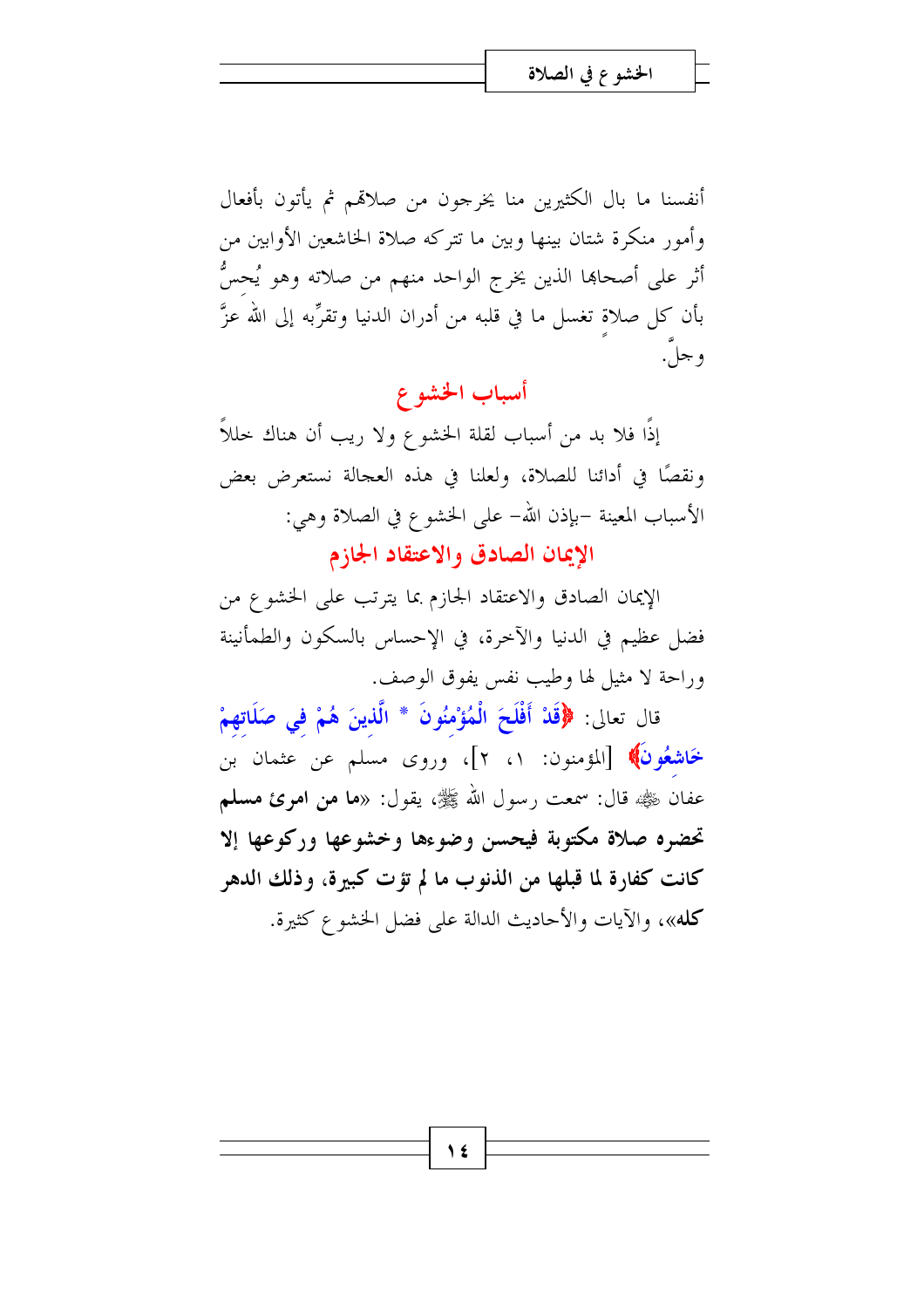### الإكثار من القراءة والذكر

الإكثار من قراءة القرآن والذكر والاستغفار وعدم الإكثار من الكلام بغير ذكر الله كما في الحديث: «لا تكثروا **الكلام بغير** ذكر الله: فإن كثرة الكلام بغير ذكر تعالى قسوة للقلب! وإن أبعد الناس من الله القلب القاسي» [رواه الترمذي].

فقراءة القرآن وتدبره من أعظم أسباب لين القلوب، قال تعالى: ﴿اللَّهُ نَزَّلَ أَحْسَنَ الْحَديثِ كَتَابًا مُتَشَابِهًا مَثَانِيَ تَقْشَعِرُّ منْهُ جُلُودُ الَّذينَ يَخْشَوْنَ رَبَّهُمْ ثُمَّ تَلينُ جُلُودُهُمْ وَقُلُوبُهُمْ إلَى ذكْر اللّه } [الزمر: ٢٣].

فالقراءة والذكر حصن من الشيطان ووساوسه وهي سبب لاطمئنان القلوب الذي يفقده الكثير من الناس، قال تعالى: ﴿الَّذِينَ آمَنُوا وَتَطْمَئنُّ قُلُوبُهُمْ بِذكْرِ اللَّه أَلَا بِذكْرِ اللَّه تَطْمَئنُّ الْقُلُوبُ﴾ [الرعد: ٢٨]، كما أن الإكثار من ذكر الله عزَّ وجلَّ سبب للفلاح، قال تعالى: ﴿وَاذْكُرُوا اللَّهَ كَثِيرًا لَعَلَّكُمْ تُفْلِحُونَ﴾  $\left[ \cdot \right]$ 

وليس المقام لبيان فضل الذكر ولكن أردنا التنويه إلى أنه سبب من أسباب الخشوع، ومن يرد معرفة ذلك –فضل الذكر– فعليه الرجوع إلى كتاب الله والأذكار التي ثبتت عن النبي ﷺ، ومع هذا أيضًا الحرص على مجاهدة الشيطان وذلك بأن يعقد العزم على مجاهدته من قبل القيام إلى الصلاة وإن دخل عليه في أول صلاته فلا يستسلم له في وسطها أو آخرها بل ينبغي أن يجاهد الشيطان حتى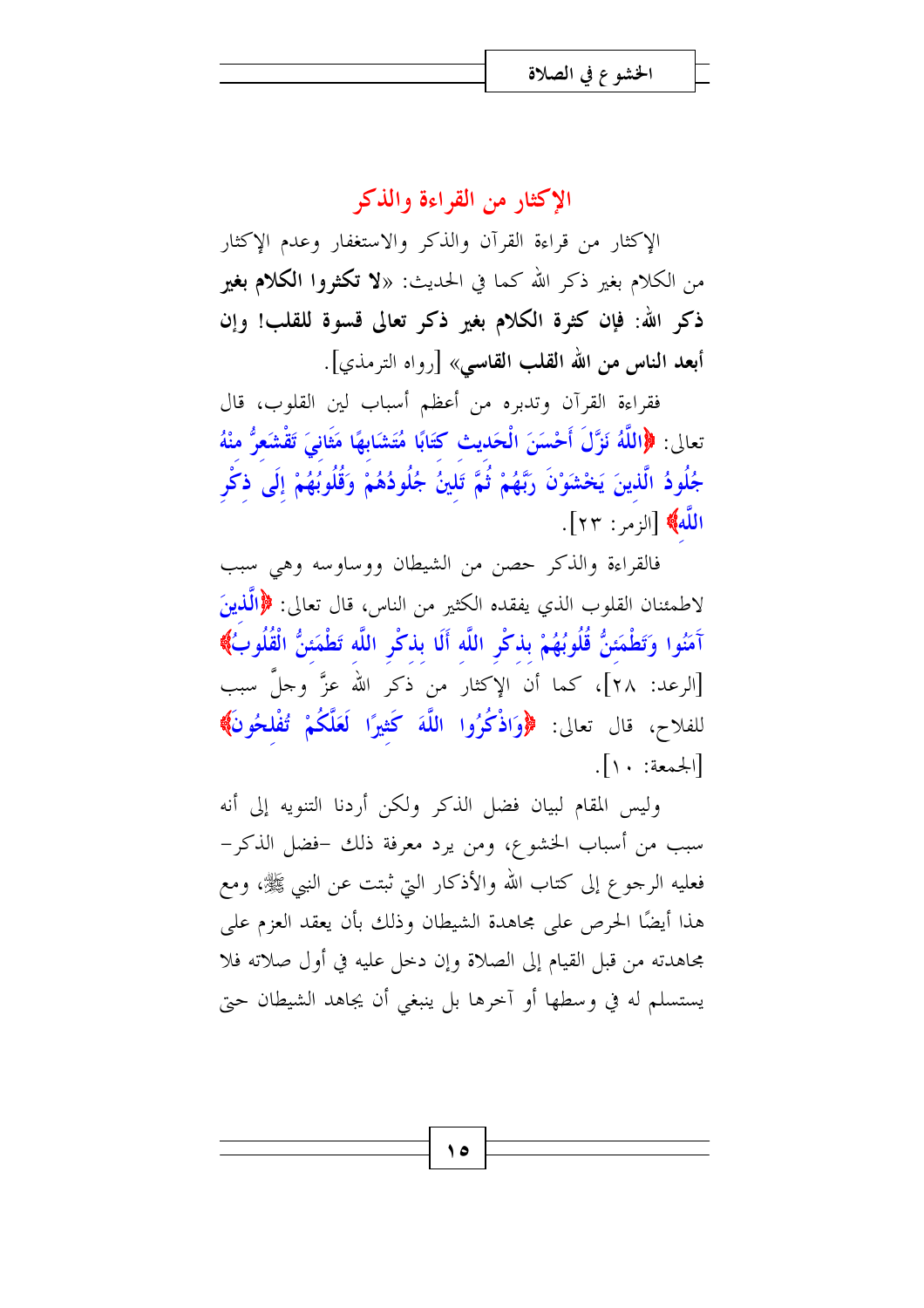اللحظة الأخيرة من الصلاة فالشيطان يسعى إلى تشتيت الذهن حتى لا يعقل المصلى شيئًا من صلاته، وروى مسلم عن عثمان بن أبي العاص ﷺ أنه قال: يا رسول الله، إن الشيطان حال بيني وبين صلاتي وبين قراءتي يلبسها عليَّ، فقال رسول الله ﷺ : «**ذاك** شيطان يقال له خـرّب، فإذا أحسسته فتعوَّذ بالله منه واتفل عن **يسارك ثلاثًا**» ويقول راوي الحديث: ففعلت ذلك فأذهبه الله عز وجل عني. إذًا فينبغي أن يُشمَّر المصلي في المحاهدة ولا ينقطع بأن يُشمَّر عن ساعد الجد، فإذا لم يخشع في هذه الصلاة فيعقد العزم على الخشوع في الأخرى، وإن قل خشوعه في هذه، فليحرص على كمال الخشوع في التي تليها وهكذا، ولا يتضجر من طول المحاهدة. ويسأل الله سبحانه وتعالى أن يُعينه على ذلك.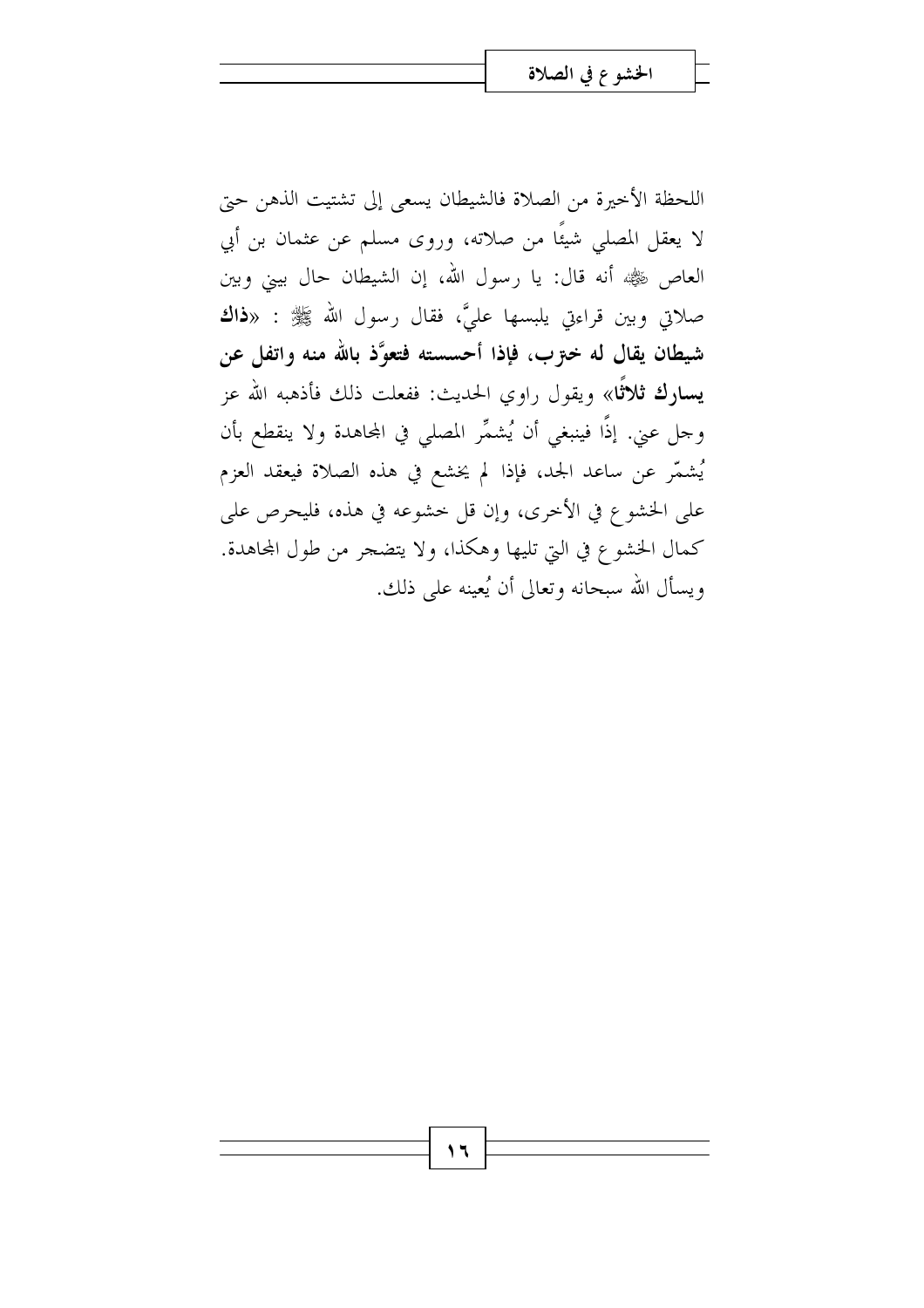### دوام المحاسبة والمراقبة

دوام محاسبة النفس ولومها على ما لا ينبغي من الاعتقاد والقول والفعل، قال تعالى: ﴿إِيَا أَيُّهَا الَّذِينَ آَمَنُوا اتَّقُوا اللَّهَ وَلْتَنْظُرْ نَفْسٌ مَا قَدَّمَتْ لَغَد وَاتَّقُوا اللَّهَ إِنَّ اللَّهَ خَبيرٌ بمَا تَعْمَلُونَ﴾ [الحشر: ١٨].

وكان أمير المؤمنين عمر بن الخطاب ﷺ يقول: «**حاسبوا** أنفسكم قبل أن تحاسبوا، وزنوا أنفسكم قبل أن توزنوا، وتزيّنوا للعرض الأكبر».

وأيضًا البُعد عن المعاصي بصرف النظر عمًّا يحرم النظر إليه، وكذا حفظ اللسان والسمع وسائر الجوارح وإشغالها بما يخصها من عبودية، وصرفها بالنظر في كتاب الله والكتب العلمية المفيدة وما يباح النظر إليه والتفكُّر في مخلوقاته سبحانه وتعالى والاستماع إلى الطيب من القول والتحدث في المفيد، فلا شك أن الذنوب تقيد المرء وتحجزه عن أداء العبادات على الوجه المطلوب، فكل إنسان يعرف ما هو واقع فيه من الذنوب وعليه أن يسعى في إصلاح حاله والإصلاح متعلق بمحاسبة النفس حيث إن المرء إذا حاسب نفسه بحث عما يصلحها.

تدبر القرآن والأذكار:

تدبر وتفهم ما يقال في الصلاة وعدم صرف النظر فيما سوى موضع السجود مستشعرًا بذلك رهبة الموقف.

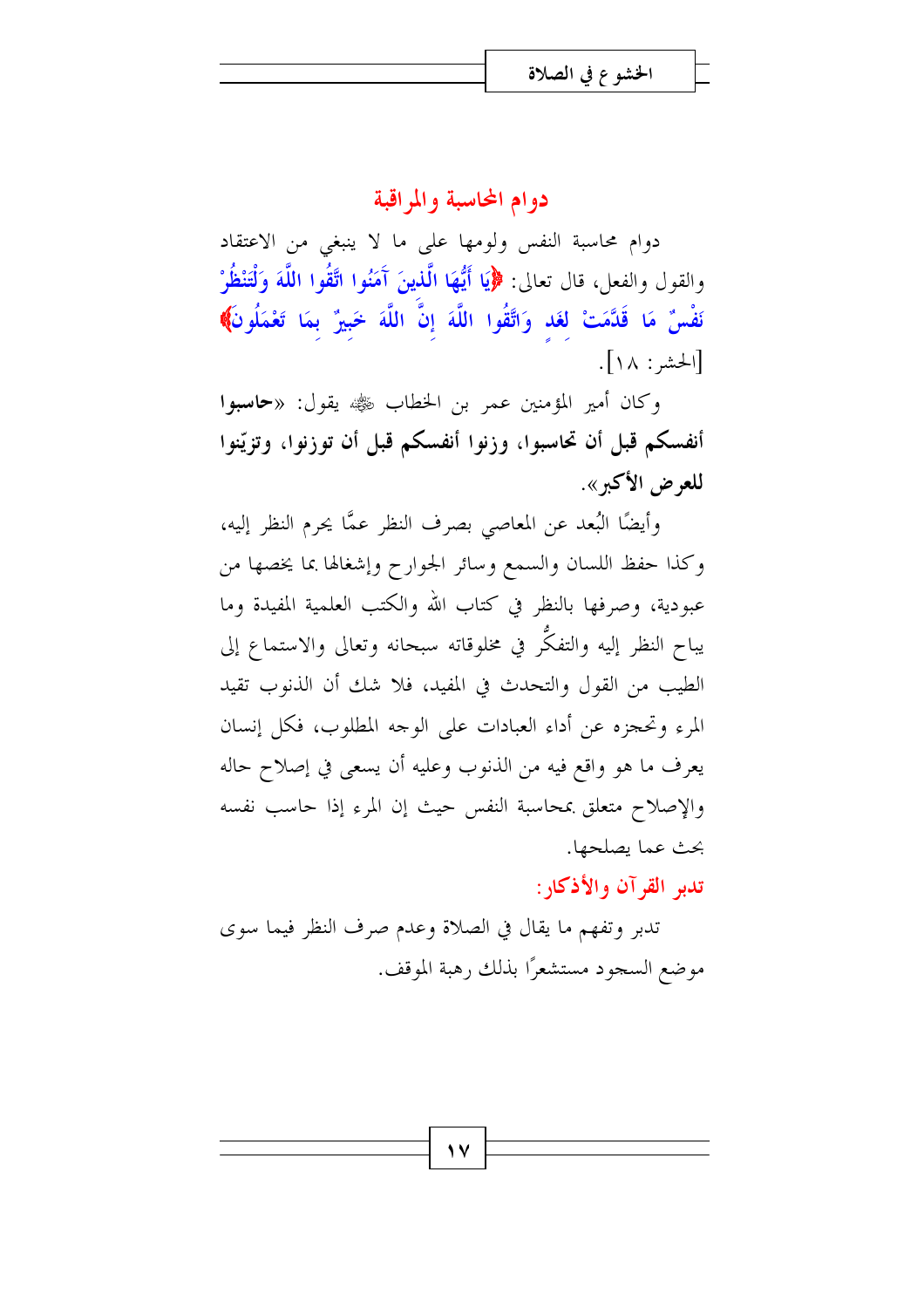يقول الإمام ابن القيم في الفوائد: «للعبد بين يدي الله موقفان: موقف بين يديه في الصلاة، وموقف بين يديه يوم لقائه، فَمَن قام بحق الموقف الأول هون عليه الموقف الآخر، ومن استهان هذا الموقف ولم يوفه حقه شدد عليه ذلك الموقف». قال تعالى: ﴿وَمِنَ اللَّيْلِ فَاسْجُدْ لَهُ وَسَبِّحْهُ لَيْلًا طَوِيلًا \* إِنَّ هَؤُلَاء يُحبُّونَ الْعَاجِلَةَ وَيَذَرُونَ وَرَاءَهُمْ يَوْمًا ثَقِيلًا﴾ [الإنسان: ٢٦–٢٧] فلابد من إعطاء هذا الموقف حقه من خضوع وخشوع وانكسار إحلالاً لله عز وجل واستشعارًا بأن هذه الصلاة هي الصلاة الأحيرة في الدنيا، فلو استقر هذا الشعور في نفس المصلى لصلى صلاة حاشعة.

روى الإمام أحمد عن أبي أيوب الأنصاري ﷺ قال: جاء رحل إلى النبي ﷺ فقال: يا رسول الله عظني وأوحز، فقال عليه الصلاة والسلام: «إذا قمت في صلاتك فصل صلاة مودع ولا تكلم بكلام تعتذر منه غدًا واجمع اليأس مما في أيدي الناس».

> وأيضًا هناك أسباب أخرى للخشوع نذكر منها: الهمة وحضور القلب:

فإنه متى أهمك أمر حضر قلبك ضرورة، فلا علاج لإحضاره إلا صرف الهمة إلى الصلاة، وانصراف الهمة يقوى ويضعف بحسب قوة الإيمان بالآخرة واحتقار الدنيا. التلذذ بالصلاة:

اللذة التي يجدها العباد في صلاقمم هي التي عبر عنها ابن تيمية –رحمه الله– بقوله: «إن في الدنيا جنة من لم يدخلها لم يدخل جنة

۱۸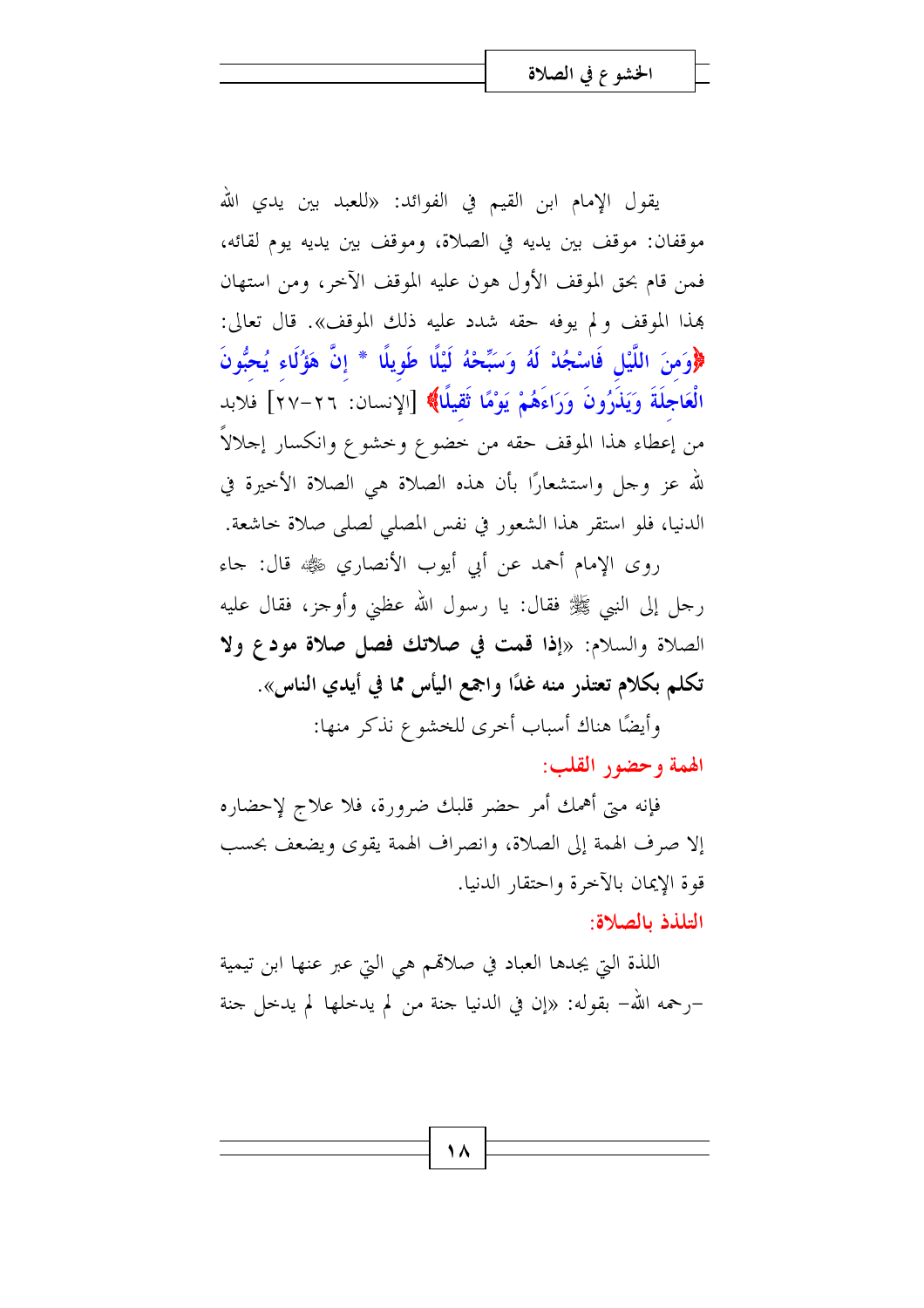الآخرة»، ولا نظن أن مسلمًا وجد هذه اللذة وذاقٍ طعمها يفرط فيها ويتساهل في طلبها. وهذه اللذة كما قال ابن القيم –رحمه الله– تقوى بقوة المحبة وتضعف بضعفها، لذا ينبغي للمسلم أن يسعى في الطرق الموصلة إلى محبة الله. التبكير إلى الصلاة:

وذلك بأن يهيئ القلب للوقوف أمام الله عز وجل، فينبغي للمسلم أن يأتي إلى الصلاة مبكرًا ويقرأ ما تيسر من القرآن بتدبر وخشوع فذلك أدعى للخشوع في الصلاة، ويقول عليه الصلاة والسلام في الحديث الذي رواه البخاري ومسلم عن أبي هريرة ﷺ: «لو يعلم الناس ما في النداء والصف الأول، ثم لم يجدوا إلا أن يستهموا عليه لاستهموا عليه، ولو يعلمون ما في التهجير لاستبقوا إليه..» [الحديث].

وفرق بين شخص جاء إلى الصلاة من مجلس كله لغو وحديث في الدنيا، وبين شخص قام إلى الصلاة وقد هيأ قلبه للوقوف أمام الله لما قرأه من كلام الله عز وجل، فلا شك أن حال الثاني مع الله أفضل من الأول بكثير. الحياء من الله:

أن يستحيى العبد من الله من أن يتقرب إليه عز وجل بصلاة جوفاء خالية من الخشوع والخوف، فالشعور بالاستحياء من الله يدفع المسلم إلى إتقان العبادة والتقرب إلى الله بصلاة حاشعة فيها معاني الخوف والرهبة.

۱۹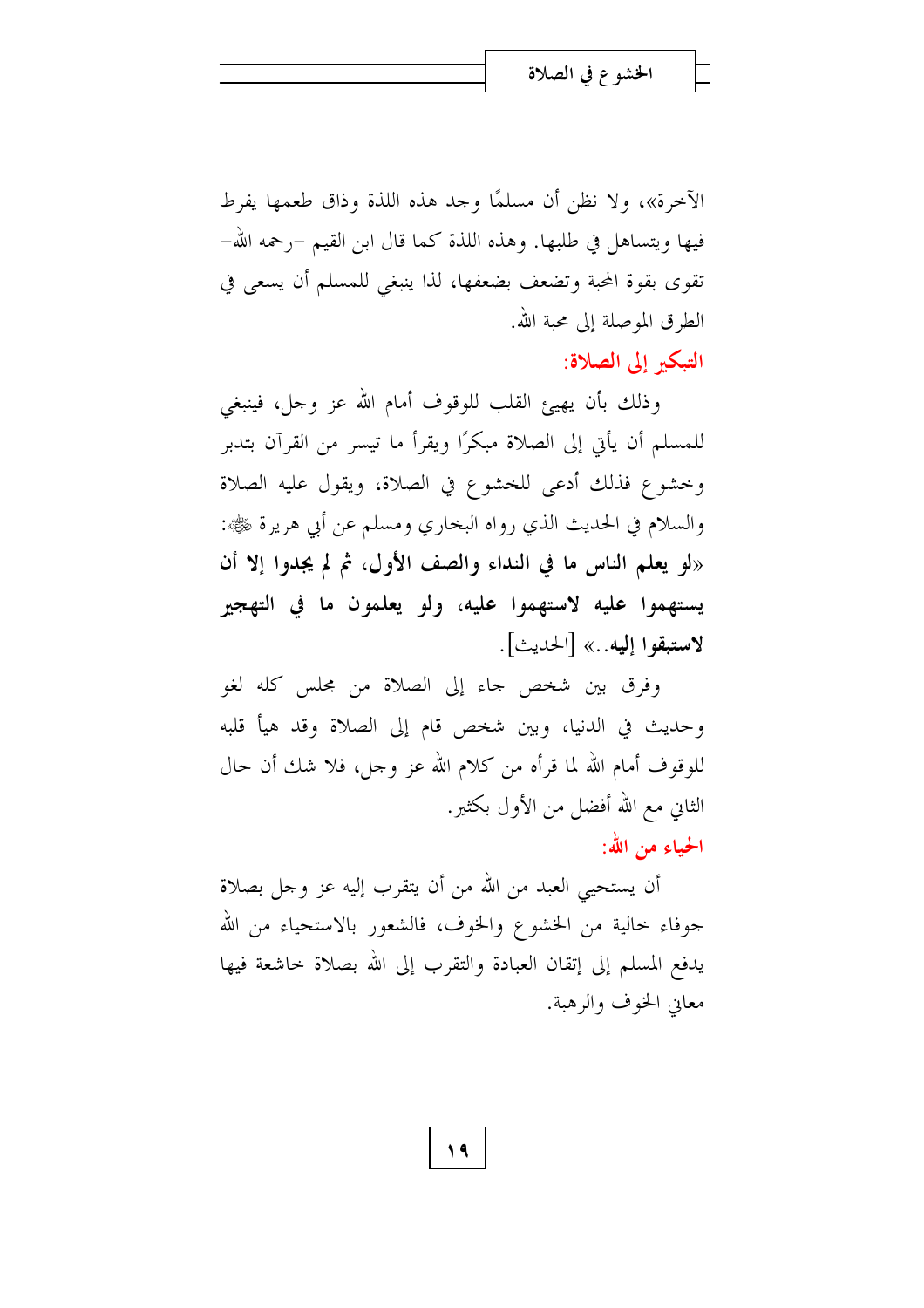النظر لحال السلف:

أن يدرك المسلم حال الصحابة والسلف في الصلاة: فقد ذكر ابن تيمية –رحمه الله– أن مسلم بن يسار كان يصلى في المسجد فالهدم طائفة منه وقام الناس، وهو في الصلاة لم يشعر.

وكان عبد الله بن الزبير ﷺ يسجد، فأتى المنجنيق فأحذ طائفة من ثوبه، وهو في الصلاة لا يرفع رأسه.

وقالوا لعامر بن عبد القيس: أتحدث نفسك بشيء في الصلاة؟ فقال: أو شيء أحب إلى من الصلاة أحدث به نفسي؟ قالوا: إنا لنحدث أنفسنا في الصلاة، فقال: أبالجنة والحور ونحو ذلك؟ فقالوا: لا، ولكن بأهلينا وأموالنا، فقال: لأن تختلف الأسنة (الرماح) في أحب إلى (من أن أحدث نفسي بذلك) وأمثال هذا متعدد.

تلك بعض الأسباب المعينة –بإذن الله- على الخشوع في الصلاة، والله نسأل أن يعيننا على طاعته –عز وجل– على الوجه الذي يرضيه عنا.

(سبحان ربك رب العزة عما يصفون وسلام على المرسلين والحمد لله رب العالمين).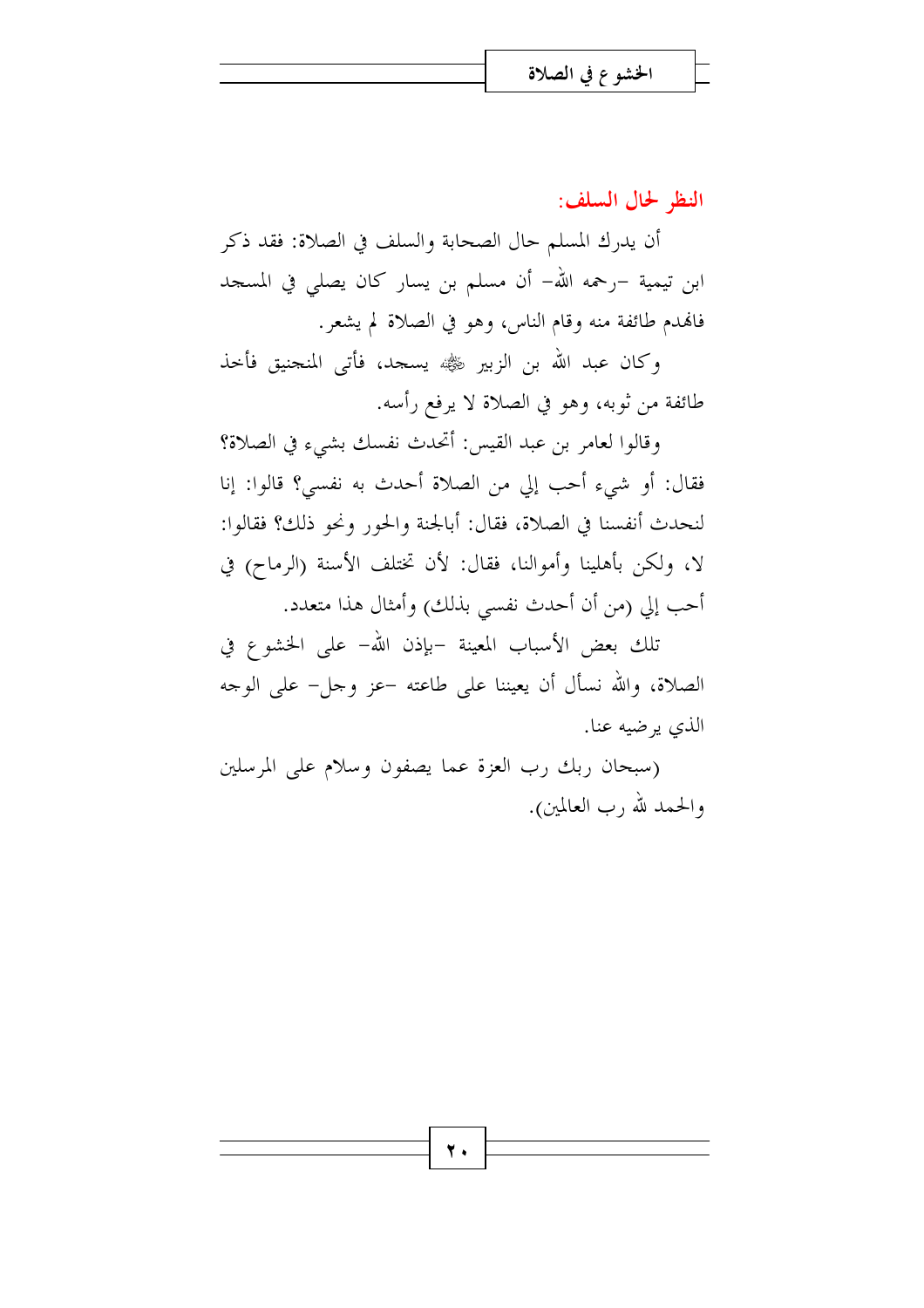$\overline{\phantom{a}}$ 



| المقدمة                                            |  |
|----------------------------------------------------|--|
| الخشوع في الصلاة وحضور القلب فيها وعلاج الوسوسة  ٣ |  |
|                                                    |  |
|                                                    |  |
|                                                    |  |
|                                                    |  |
|                                                    |  |
|                                                    |  |
|                                                    |  |
|                                                    |  |
|                                                    |  |
|                                                    |  |
|                                                    |  |
|                                                    |  |
|                                                    |  |
|                                                    |  |
|                                                    |  |
|                                                    |  |
|                                                    |  |

 $\overline{Y}$